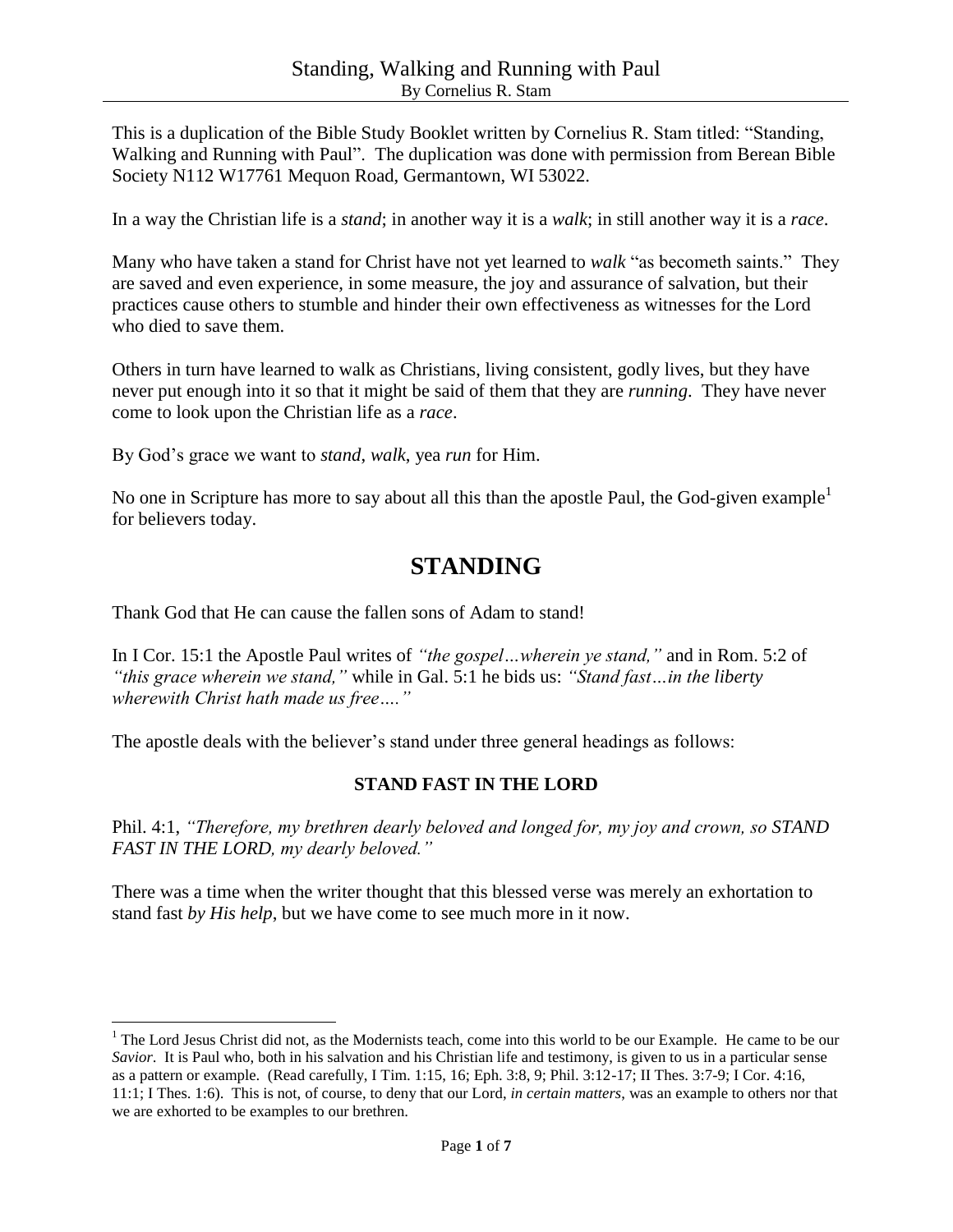God has given us a position *in Christ*. The apostle tells us in Eph. 1:6 that we have been "ACCEPTED IN THE BELOVED" while in Col. 2:9, 10 he says, "FOR IN HIM DWELLETH ALL THE FULLNESS OF THE GODHEAD BODILY, AND YE ARE COMPLETE IN  $HIM..."$ 

If God, then, sees us in Christ, *let us take our stand there*.

Would men require of us works for salvation or have us append to our salvation works once required? Would they tell us what more we must do to belong to *the Church* or to be *complete* as Christians? Let us tell them that we have been accepted in the Beloved and that God sees us complete *in Him*. Let us *"stand fast in the Lord."*

Would the world allure us or Satan tempt us to doubt our salvation by pointing to our failures? Let us remember that God, in His own sovereign grace, hath made us accepted in Christ and let us "STAND FAST IN THE LORD."

#### **STAND FAST IN THE FAITH**

In I Cor. 16:13 our apostle goes a step farther:

*"Watch ye, STAND FAST IN THE FAITH, quit you like men, be strong."*

This follows naturally.

It is blessed to know that God accepts us in the Beloved and to take our stand in Christ, but it is more blessed to know *why*,—to be *"established in THE FAITH,"* to have *"the full assurance of understanding."*

By *"the faith,"* of course, is meant *the doctrine* and it must be borne in mind that when Paul speaks of *"the faith"* he refers, not to the message of John the Baptist or of Christ on earth or even of Peter at Pentecost, but to *"the faith which should afterwards be revealed,"*—that glorious message which is the capstone of divine revelation, the "ONE FAITH" of Eph. 4:5, which he calls elsewhere *"My gospels"* and *"the form of sound words which thou has heard of me."* (Rom. 16:25, II Tim. 1:13).

It is this message of grace and glory which our adversary so bitterly hates and so violently opposes.

#### **STAND FAST IN THE FIGHT**

Little wonder that the apostle says in Phil. 1:27:

*"Only let your conversation be as it becometh the gospel of Christ: that whether I come and see you, or else be absent, I may hear of your affairs, that ye STAND FAST IN ONE SPIRIT, WITH ONE MIND STRIVING TOGETHER FOR THE FAITH OF THE GOSPEL."*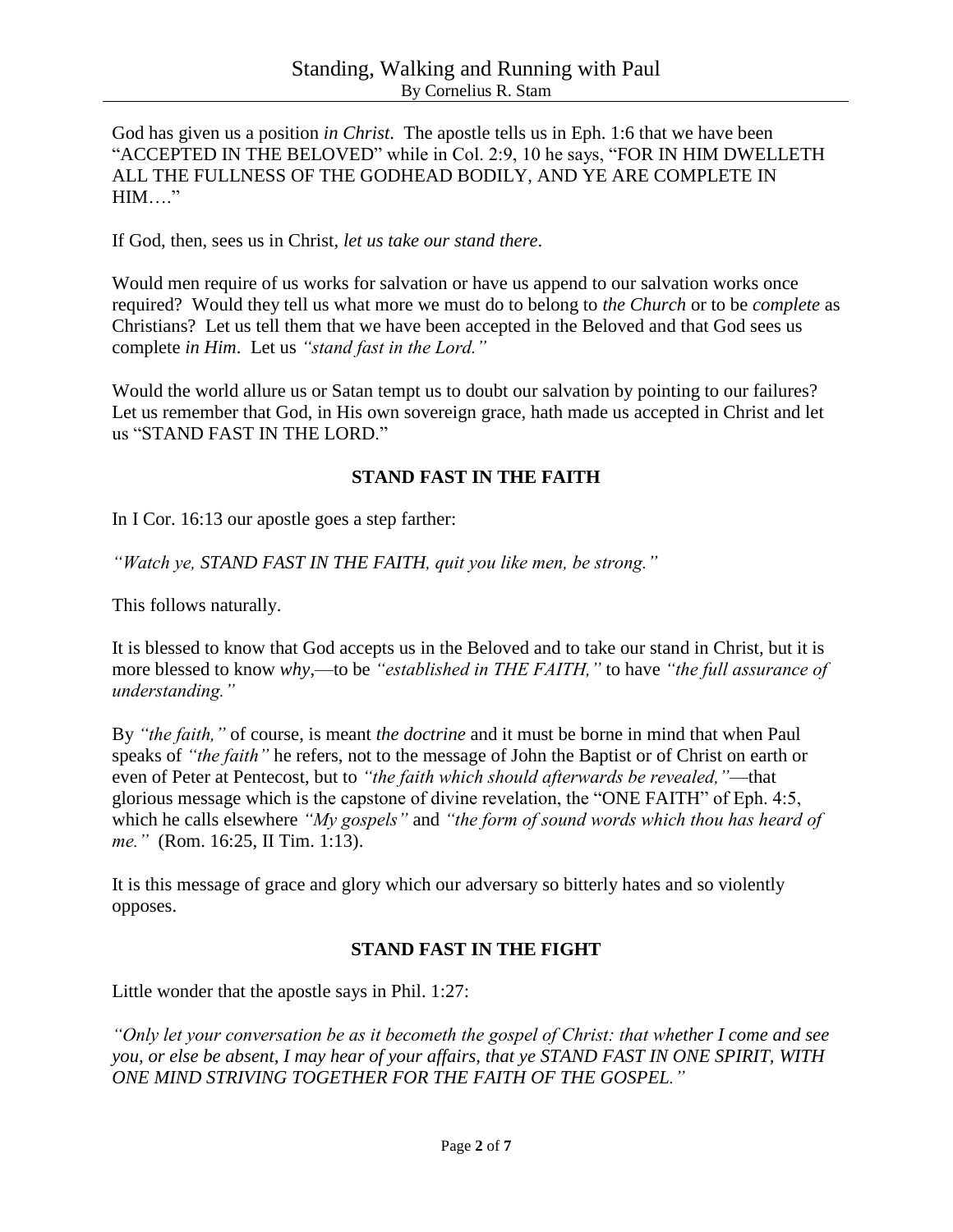Depend upon it—where there is faith there is a fight. Satan will see to that.

So many of God's dear people fail to realize this. They gladly accept His love and grace, but draw back when called upon to stand in battle for Him. They do not seem to realize that God has *committed to us* His precious deposit—the most glorious message ever proclaimed on earth—and that we are responsible to guard and defend it.

They do not feel keenly enough their responsibility to keep God's message of grace pure and unsullied. While Satan continues to use even Church leaders to adulterate and neutralize that powerful message they allow the process to go on without a protest. They say "Let us not have trouble. Anything to keep peace."—as though our adversary would ever let us proclaim God's truth in peace! In common parlance, *"They do not have what it takes."*

Timothy, though such an earnest man of God, had some of this timidity about him and Paul seems concerned about it as he writes exhorting him:

*"BE NOT THOU THEREFORE ASHAMED of the testimony of our Lord, nor of me his prisoner: but BE THOU PARTAKER OF THE AFFLICTIONS OF THE GOSPEL according to the power of God."* (II Tim. 1:8).

*"FIGHT THE GOOD FIGHT OF [THE] FAITH."* (I Tim. 6:12).

*"ENDURE HARDNESS AS A GOOD SOLDIER OF JESUS CHRIST."* (II Tim. 2:3).

Surely in these crucial times we need particular grace lest we withdraw from the fight or—God forbid!—fail to see why there should be any fight at all.

It is remarkable that *"we have this treasure in earthen vessels,"* but God has done this *"that the excellency of the power may be of God, and not of us,"* and weak as we are in ourselves, He will enable us to "keep" that sacred deposit "by the Holy Ghost which dwelleth in us." (II Cor. 4:7, II Tim. 1:14).

By God's grace, then, let us stand fast *in the Lord—in the faith—in the fight*.

# **WALKING**

But the Christian life is more than a stand—it is a *walk*. The epistles of Paul have much to say about the believer's walk, or manner of life.

We can often tell by a man's walk whose son he is, and we should walk so that men about us will know that we are the children of God. One thing is certain—our stand for the truth will mean little if our conduct does not harmonize with our testimony.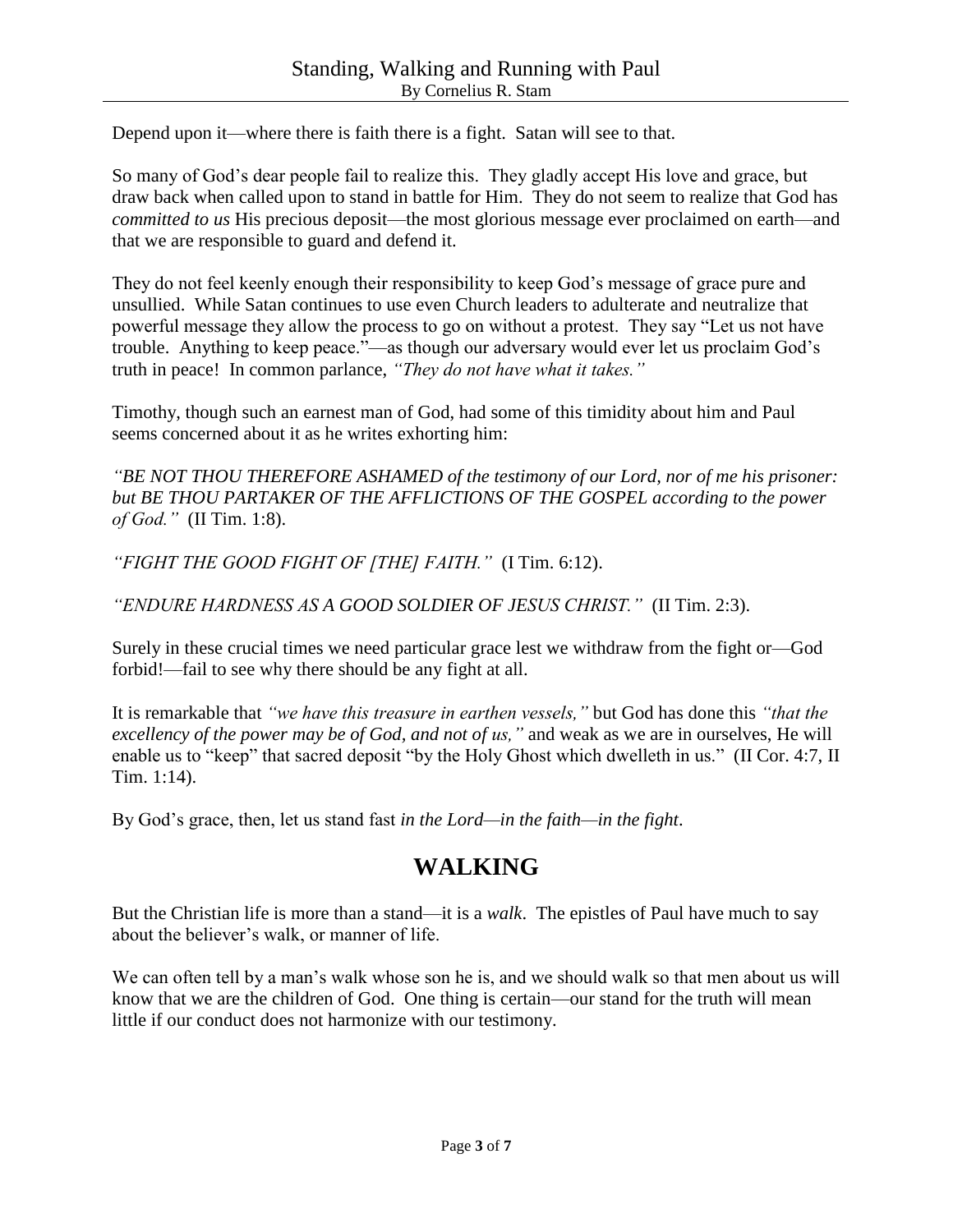## **WALKING DIFFERENTLY**

In Eph. 2:1, 2 the apostle reminds us that we were once *"dead in TRESPASSES AND SINS; WHEREIN IN TIME PAST YE WALKED…"* But in Rom. 6:4 he says that we have been raised to *"WALK IN NEWNESS OF LIFE."*

There should be a radical change in our conduct after we are saved. If there is not there must of necessity be some doubt as to any resurrection to "newness of life."

It is true that we are not saved *by* good works, but it is equally true that we have been *"created in Christ Jesus unto good works, which God hath before ordained that we should walk in them,"* as the apostle tells us in Eph. 2:10. Or, as his letter to the Galatians has it, "IF WE LIVE IN THE SPIRIT, LET US ALSO WALK IN THE SPIRIT." (Gal. 5:25). This, of course, will include walking "by faith," "in love," "honestly"—"not after the flesh."

#### **WALKING WORTHILY**

*"WALK WORTHY OF THE LORD!"*

What an injunction!

How can we, poor creatures of dust, ever walk worthy of *Him?* Yet that is the standard. (Col. 1:10). We have been accepted *in Him*, given a position *in Him*, blessed with all spiritual blessings in the heavenlies *in Him*. Surely it should be our constant prayer and aim to walk worthy of Him. Moreover, if we fail in this we not only dishonor Him, but bring into contempt our own high position in Christ.

*"I therefore the prisoner of the Lord, beseech you that ye WALK WORTHY OF THE VOCATION WHEREWITH YE ARE CALLED."* (Eph. 4:1).

#### **WALKING CIRCUMSPECTLY**

It is not only for the Lord's sake and for the sake of our high and holy calling that we should attend to our walk, but for the sake of the lost about us. In Col. 4:5 and Eph. 5:15-17 Paul says:

"WALK IN WISDOM TOWARD THEM THAT ARE WITHOUT, REDEEMING THE TIME."

"SEE THEN THAT YE WALK CIRCUMSPECTLY, NOT AS FOOLS, BUT AS WISE, REDEEMING THE TIME, BECAUSE THE DAYS ARE EVIL.

"WHEREFORE BE YE NOT UNWISE, BUT UNDERSTANDING WHAT THE WILL OF THE LORD IS."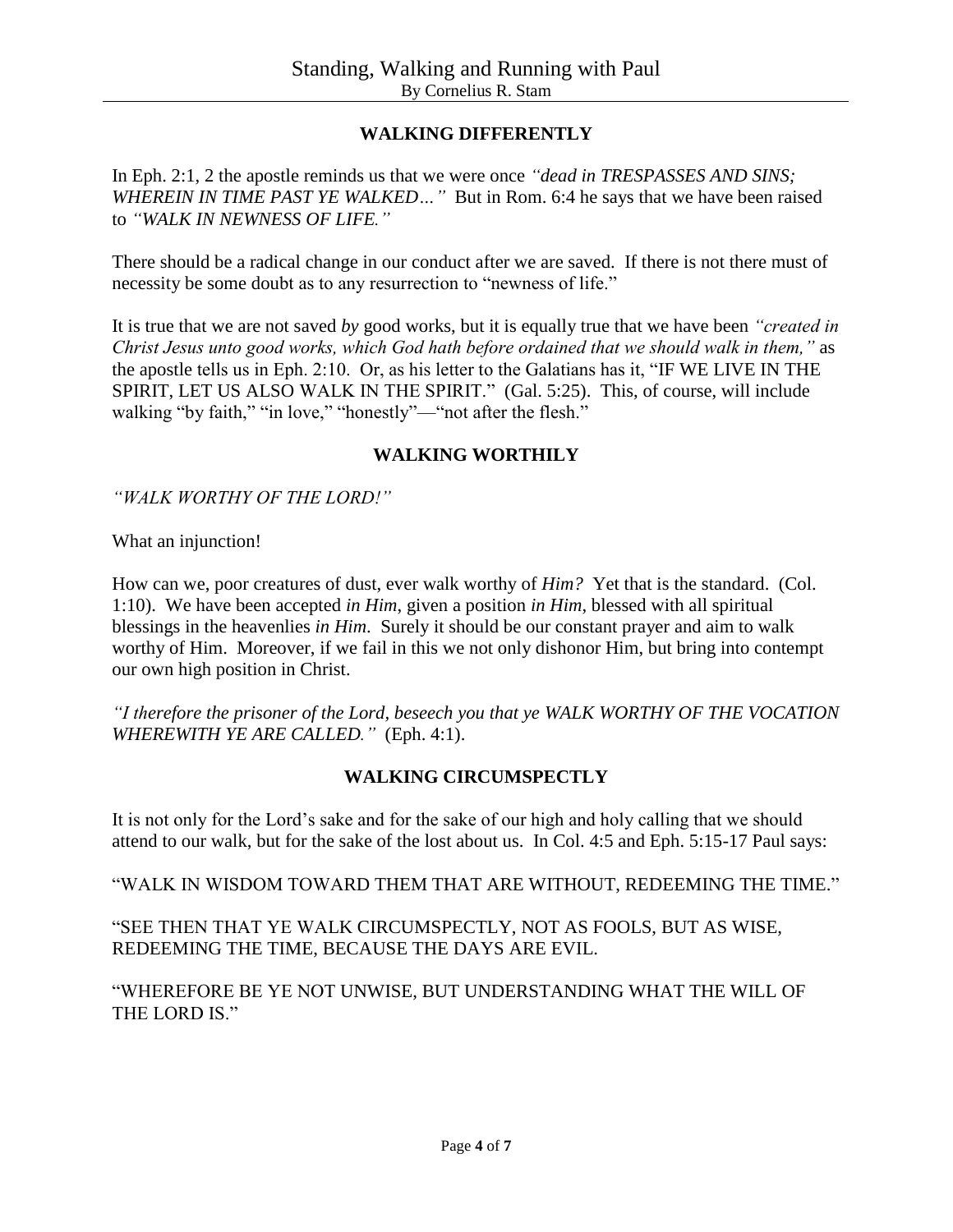Note that in these passages the emphasis is not so much on walking *virtuously* as on walking *wisely*. The days are evil and no one knows when God will close the day of grace and pour out His wrath upon a Christ-rejecting world. "See then," says the apostle, "that ye walk *circumspectly*"—the word means *accurately* or *pointedly*—twice is translated "diligently." It means to be definitely aiming at something. And he goes on, "NOT AS FOOLS, BUT AS WISE, REDEEMING [BUYING UP] THE TIME BECAUSE THE DAYS ARE EVIL."

When he speaks of "understanding what the will of the Lord is," we dare say he does not refer to God's will concerning certain particulars in our lives as we are so prone to imagine, but to His own eternal purpose—His will. Paul says that God has "made known unto us the mystery of *His will*" (Eph. 1:9), that we might be "filled with the knowledge of *His will*" (Col. 1:9) and so "stand perfect and complete in all the *will of God*." (Col. 4:12).

We are living in the tense moments between man's declaration of war on God and God's counter-declaration. In His matchless love and mercy God has held off the day of vengeance and has left us here as ambassadors, offering reconciliation by grace to His enemies everywhere. But He gives us no hint as to how long this period of grace will continue. We should be keenly aware of this and should walk "circumspectly," accurately, pointedly—taking careful aim—not as fools, but as wise, understanding the will of the Lord, buying up every opportunity because the days are evil and the time probably short.

# **RUNNING**

*"Wherefore seeing we also are compassed about with so great a cloud of witnesses, let us lay aside every weight, and the sin which doth so easily beset us, AND LET US RUN WITH PATIENCE THE RACE THAT IS SET BEFORE US."* (Heb. 12:1).

Running, of course, takes more energy than walking—especially running a *race*.

# **THE RACE**

Oh, may we not be satisfied just to *stand* for God, or even to *walk* as His children. May we look upon the Christian life as a *race*. May it be our daily desire and determination to cover much ground, to *accomplish* as much as possible in the little time we have! May we put *everything* into it!

Apart from the Lord Jesus, who was more than man, we surely have no better example here than the Apostle Paul.

Speaking of "attaining" to the resurrection life of Christ—knowing the power of His resurrection—the apostle says:

"*Brethren, I count not myself to have apprehended;* BUT THIS ONE THING I DO, FORGETTING THOSE THINGS WHICH ARE BEHIND AND REACHING FORTH UNTO THOSE THINGS WHICH ARE BEFORE,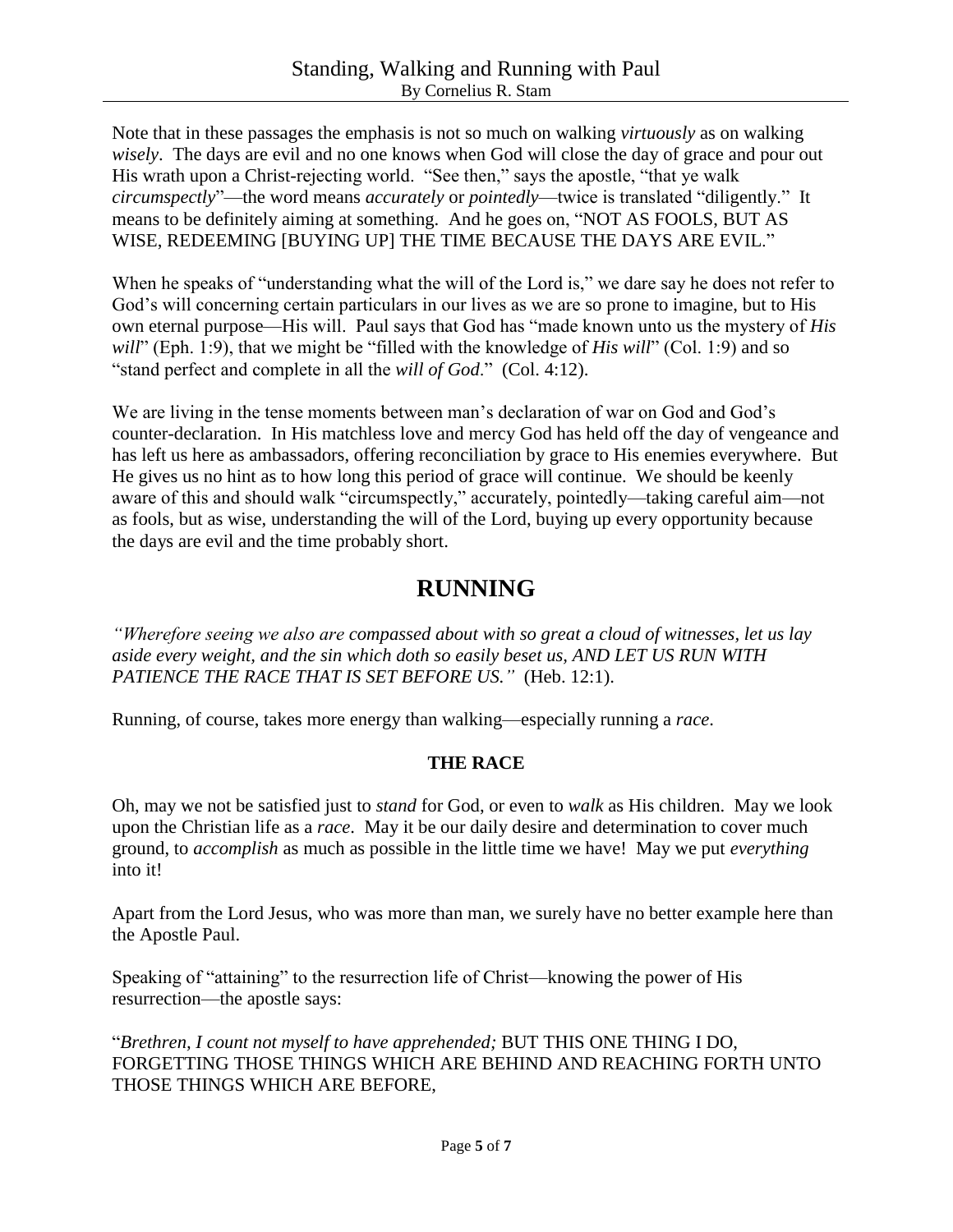### "I PRESS TOWARD THE MARK [STRAIN TOWARD THE GOAL] FOR THE PRIZE OF THE HIGH CALLING OF GOD IN CHRIST JESUS." (Phil. 3:13, 14).

## **THE GOAL**

This advice is important. When a contestant in a race is foolish enough to look back or even to allow his mind to be diverted to those behind or about him his speed is sure to be reduced.

The *goal!* He must have the goal—the goal alone—in mind as he runs!

So it is with the believer. If he looks back at his failures he will become discouraged. If he looks back at his "successes" he will become puffed up. Both are bad. He must be single minded. He must do "THIS ONE THING"—"FORGETTING THOSE THINGS WHICH ARE BEHIND, AND REACHING FORTH UNTO THOSE THINGS WHICH ARE BEFORE" he must "STRAIN TOWARD THE GOAL!"

Though the race be long, he must run with patience, all the while *"Looking unto Jesus, the author and finisher of our faith."* (Heb. 12:2).

#### **THE PRIZE**

Surely it is not amiss to bring the matter of the prize in here.

In straining for the goal, of course, we strain for the prize. Phil. 3:14 reads, *"I strain TOWARD THE GOAL, FOR THE PRIZE of the high calling [or upward calling] of God in Christ Jesus."*

We do not believe that this "upward calling" refers to the rapture but to his being called into the heavenlies with its spiritual blessings. Otherwise he would be racing *toward* it but not *for* it. In other words, the experimental appropriation of his blessings in Christ—that is the prize he is determined to win. He is speaking of *experiencing the resurrection life of Christ*—of laying hold on that for which Christ laid hold on him. (Ver. 12). This is what he seeks to *"attain unto"* or *arrive at*. (Verses 10, 11).

In this we should follow him, for in verse 17 he says, "BRETHREN BE FOLLOWERS TOGETHER OF ME."

*Experiencing* the resurrection life of Christ and our position with Him in the heavenlies—*there is a prize worth running for!*

Have we entered the race? Then let us put everything we have unto it. Let us be single-minded, forgetting things behind or about us, putting every other consideration aside to *win the race*.

Let us live disciplined lives. Let us *"lay aside every weight,"*—everything that might retard our progress. The apostle writes to the Christians at Corinth, the scene of the great Corinthian games: